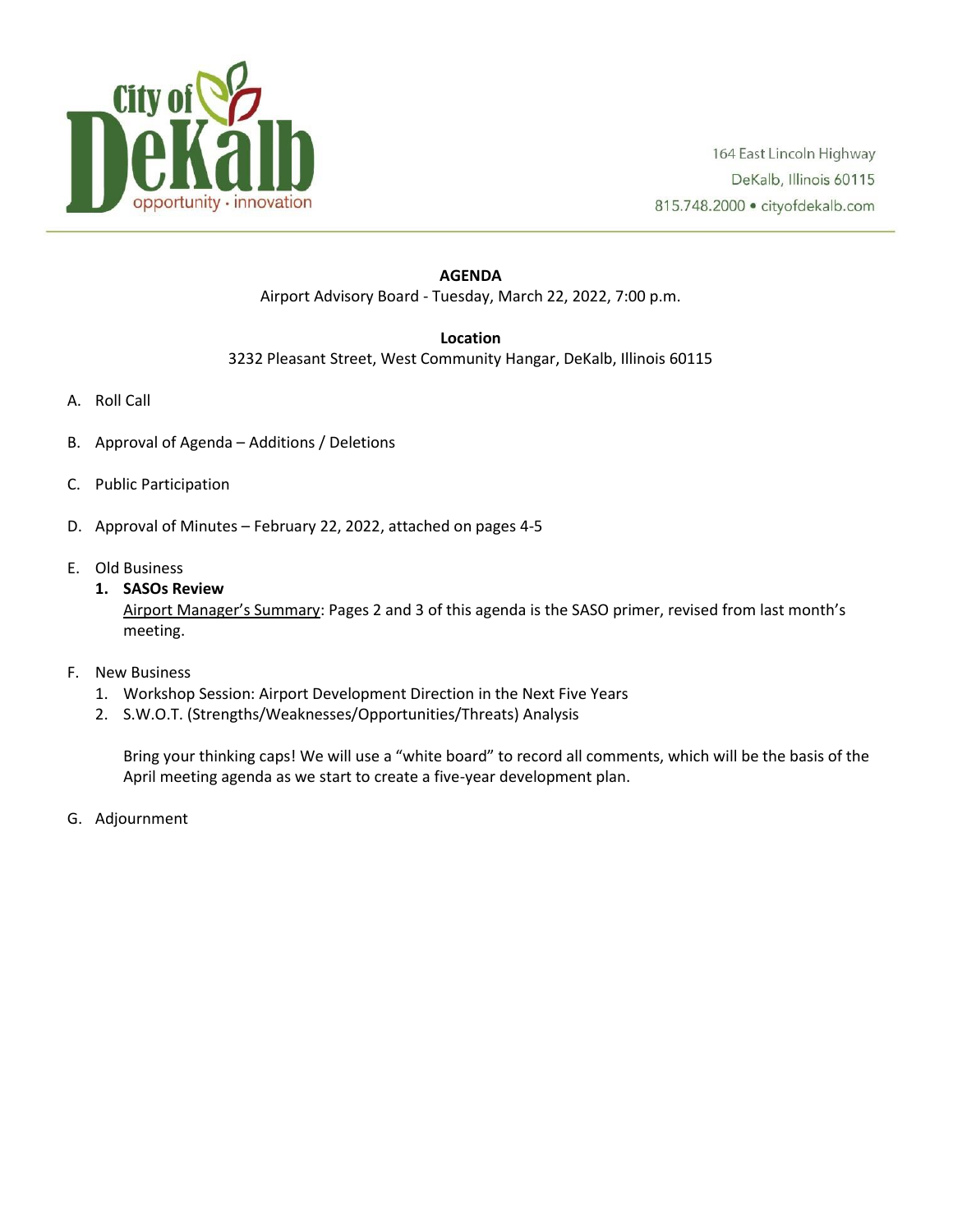# **DKB Specialized Aviation Service Operation (SASO) Primer**

# **Fly America Inc**

- Facility lease
	- o 3232 Pleasant St, Main Terminal East Hangar/Office
		- 8016sf combined
			- 7800sf hangar
			- 216sf office
		- \$1,982.37/mo. (\$0.247/sf)
			- Utilities included, except phone
			- \$23,788.44/yr
	- o Added 160sf Sim Room office on 2/1/2022
		- \$200/mo. (\$1.25/sf)
			- $\bullet$  \$2,400.00/yr
	- o **Total Lease Revenue**
		- **\$26,188.44/yr**
- SASO
	- o Began 7/1/2014
		- Renewed 7/1/2020 through 6/30/2022
	- o Fees
		- Aircraft
			- $3 \omega$  \$240.00 = \$720.00/yr
		- Instructors
			- $6 \omega$  \$30.00 = \$210.00/yr
		- Maintenance
			- $1 \text{ @ } $400.00 = $400.00/\text{yr}$
	- o **Total SASO fees**
		- **\$1,300.00/yr**
- **Total Revenue**
	- o **\$27,488.44/yr**

# **Win Aviation**

- Land lease for privately owned hangar (Hangar Right, LLC)
	- o 3210 Pleasant St
		- 29,005sf hangar
		- **\$6,581.59/yr** (\$0.227sf)
	- $\circ$  Lease terms 1/1/2014 to 12/21/2019 with nine successive options to extend five years
		- Amendment 5/27/2014 changed Win Win Aviation to Hangar Right, LLC
- SASO (Win Aviation)
	- o Began 3/26/2007
		- Renewed 3/26/2021 through 3/25/2023
	- o Maintenance
		- $\blacksquare$  1 @ \$400.00 = \$400.00/yr
	- o **Total SASO fees**
		- **\$400.00/yr**
- **Total Revenue**
	- o **\$6,981.59/yr**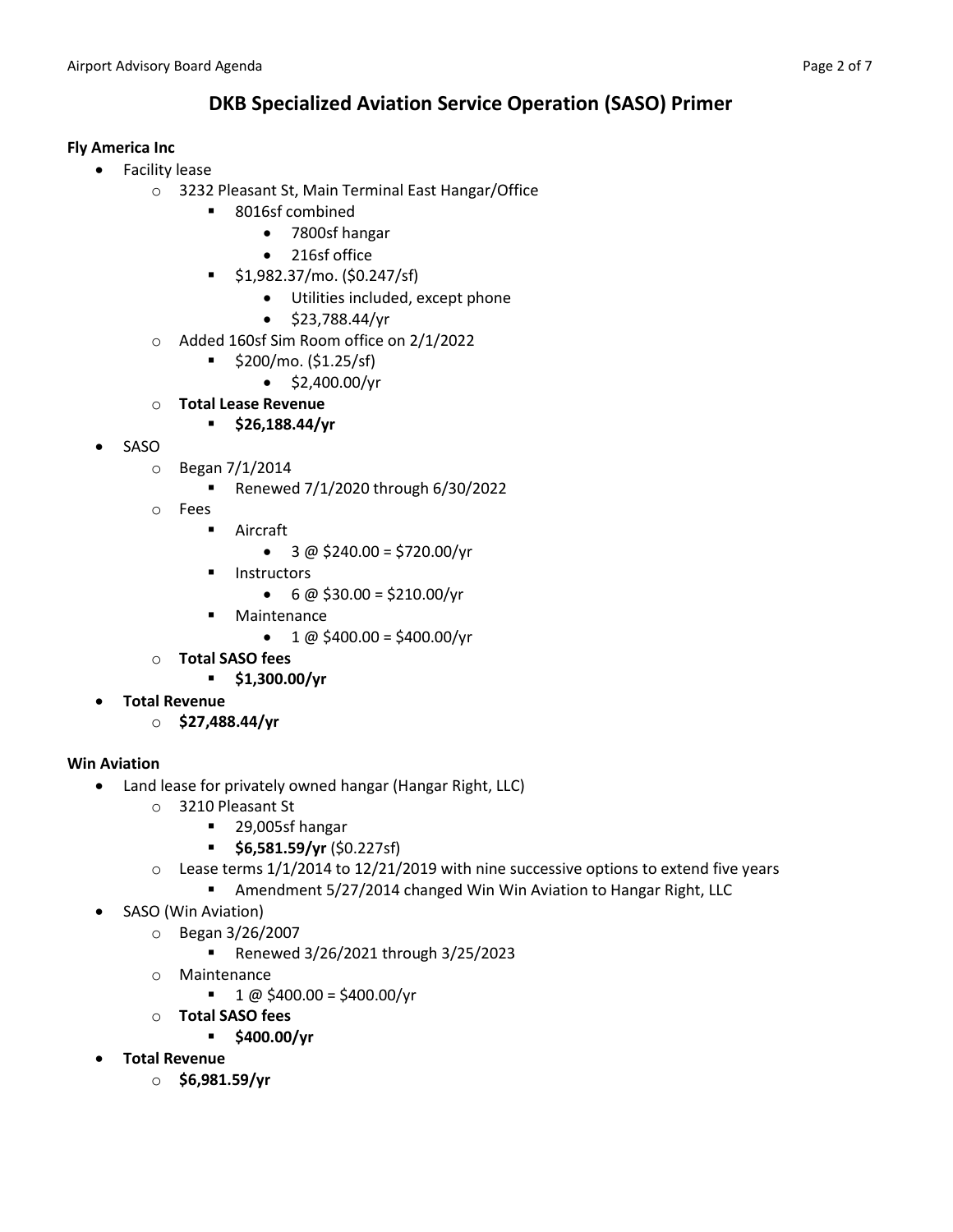## **Rev'd Up Motosports**

- Privately owns Midwest Hangar Corp, 2900 Pleasant St, Unit 1; rents Unit 2 from Midwest Hangar Corp
	- $\circ$  Each unit would owe \$1,327.26/yr for Land Lease, based on 2021 figures. (\$0.262/sf)
- SASO
	- o Began 7/1/2014
		- Renewed 7/1/2020 through 6/30/2022
	- o Fees
		- Maintenance
			- $\bullet$  1 @ \$400.00 = \$400.00/yr
	- o **Total SASO fees**
		- **\$400.00/yr**
- **Total Revenue**
	- o **\$3,054.53/yr**

# **DeKalb Avionics**

- Land lease for privately owned hangar (Hangar Right, LLC)
	- o 2890 Pleasant St
		- 19,200sf hangar
		- **\$5,081.80/yr** (\$0.265/sf)
	- $\circ$  Lease terms 6/15/2004 for 20 years with six successive options to extend five years
- SASO
	- o None
	- o **Fees**
		- Maintenance
			- Not charged since no SASO exists
	- o **Total SASO fees**
		- **\$0.00/yr**
- **Total Revenue**
	- o **\$5,081.80/yr**

# **Aeromotive Services, Inc.**

- Facilities lease
	- o 3232 Pleasant St, Main Terminal West Community Hangar/Office
		- 1200sf in Community hangar
			- \$559.20/mo. (\$0.466/sf)
		- 384sf office
			- \$200.00/mo. (\$0.52/sf) for first 2 years, then \$480.00/mo. with CPI increases
		- Utilities
			- \$100.00/mo.
	- o **Total Lease Revenue**
		- **\$10,310.40/yr**
- SASO
	- o Began 2/15/2022
	- o Fees
		- Maintenance
			- $1 \text{ @ } $400.00 = $400.00/\text{yr}$
	- o **Total SASO fees**
		- **\$400.00/yr**
- **Total Revenue**
	- o **\$10,710.40/yr**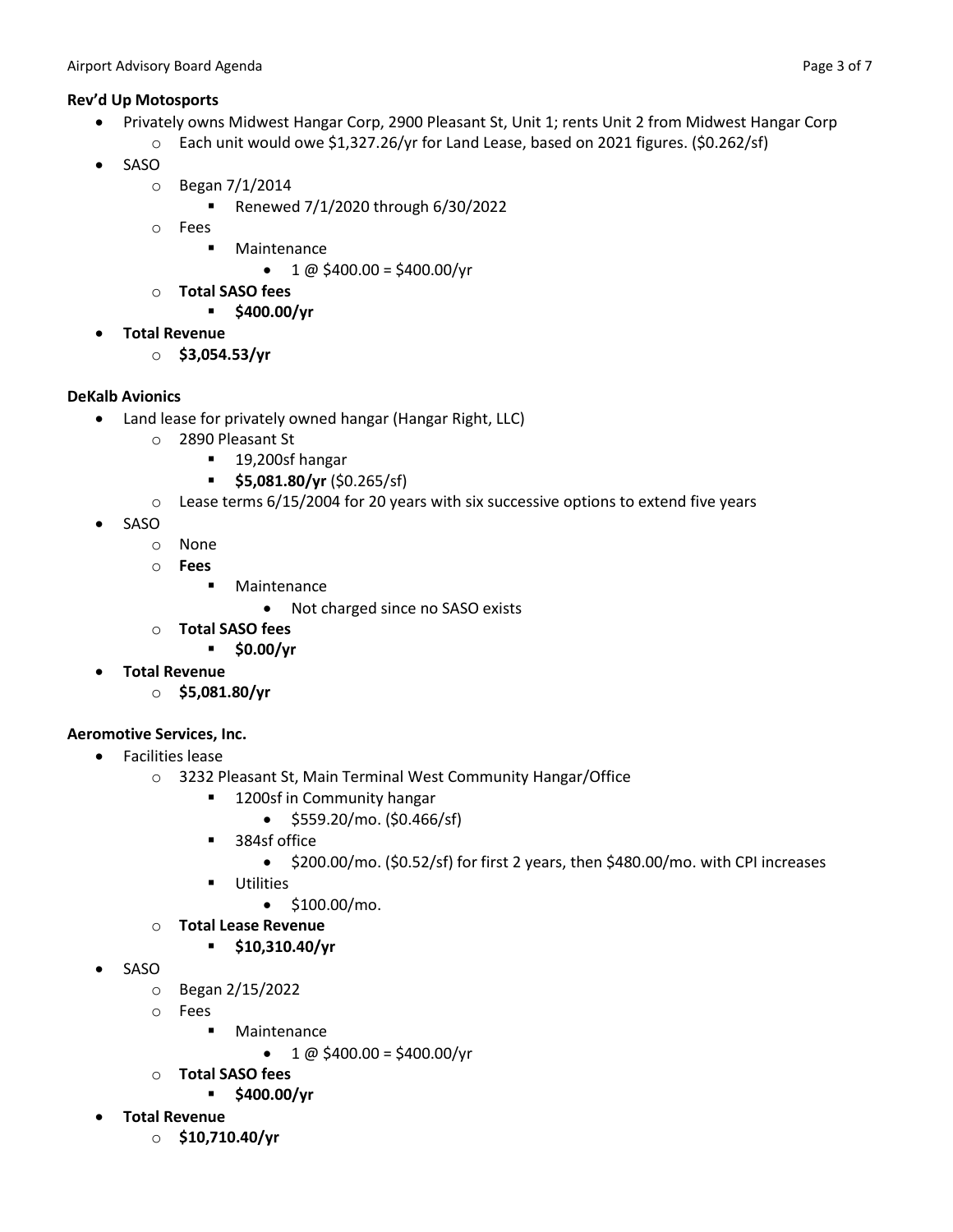

## **DRAFT Minutes** Airport Advisory Board

The Airport Advisory Board of the City of DeKalb, Illinois, held a Regular meeting on February 22, 2021, at the DeKalb Taylor Municipal Airport, 3232 Pleasant Street, DeKalb, Illinois, in the West Community Hangar.

Chair Robert Owens called the meeting to order at 7:00 p.m.

A. Roll Call

Chair Robert Owens called the roll and the following members of the Airport Advisory Board were present: Paul Borek, Scott Carlson, Richard Dowen, Robert Owens/Chair, Bernard Pupino/Vice Chair. James Rhoades was absent. Also present were Mayor Cohen Barnes, City Council Liaison Tony Faivre, Airport Manager Renee Riani and City Manager Bill Nicklas, along with guests: City Council member Scott McAdams, Eric Dienst/Rev'd Up Motorsports, Ian Blackie/Win Aviation and Jeffrey Kohlert/Fly America.

B. Approval of Agenda

Tony Faivre noted an error in the agenda: current Tenant Full Serve price at \$4.70/gal., which was corrected to \$5.45/gal. Bernard Pupino moved to approve the agenda; seconded by Scott Carlson. Motion passed by a majority voice vote of those present.

- C. Public Participation None
- D. Approval of Minutes December 28, 2021 Dick Dowen moved to approve the minutes of December 28, 2021, meeting; seconded by Scott Carlson. Motion passed by a majority voice vote of those present.
- E. Old Business
	- **1. Operations**  No questions or discussion.
	- **2. Fuel Revenues** No questions or discussion.
	- **3. TIP Projects (Transportation Improvement Program)**
		- **a. Federal FY2023-27 Transportation Improvement Program (TIP)** No questions or discussion.
		- **b. DKB-4556 Replace the Existing Visual Approach Slope Indicator (VASI) Units on Runway Ends 2, 20 and 27 with Precision Approach Path Indicator (PAPI) Units** No questions or discussion.
		- **c. DKB-4800 Rehabilitate Runway 2-20** No questions or discussion.